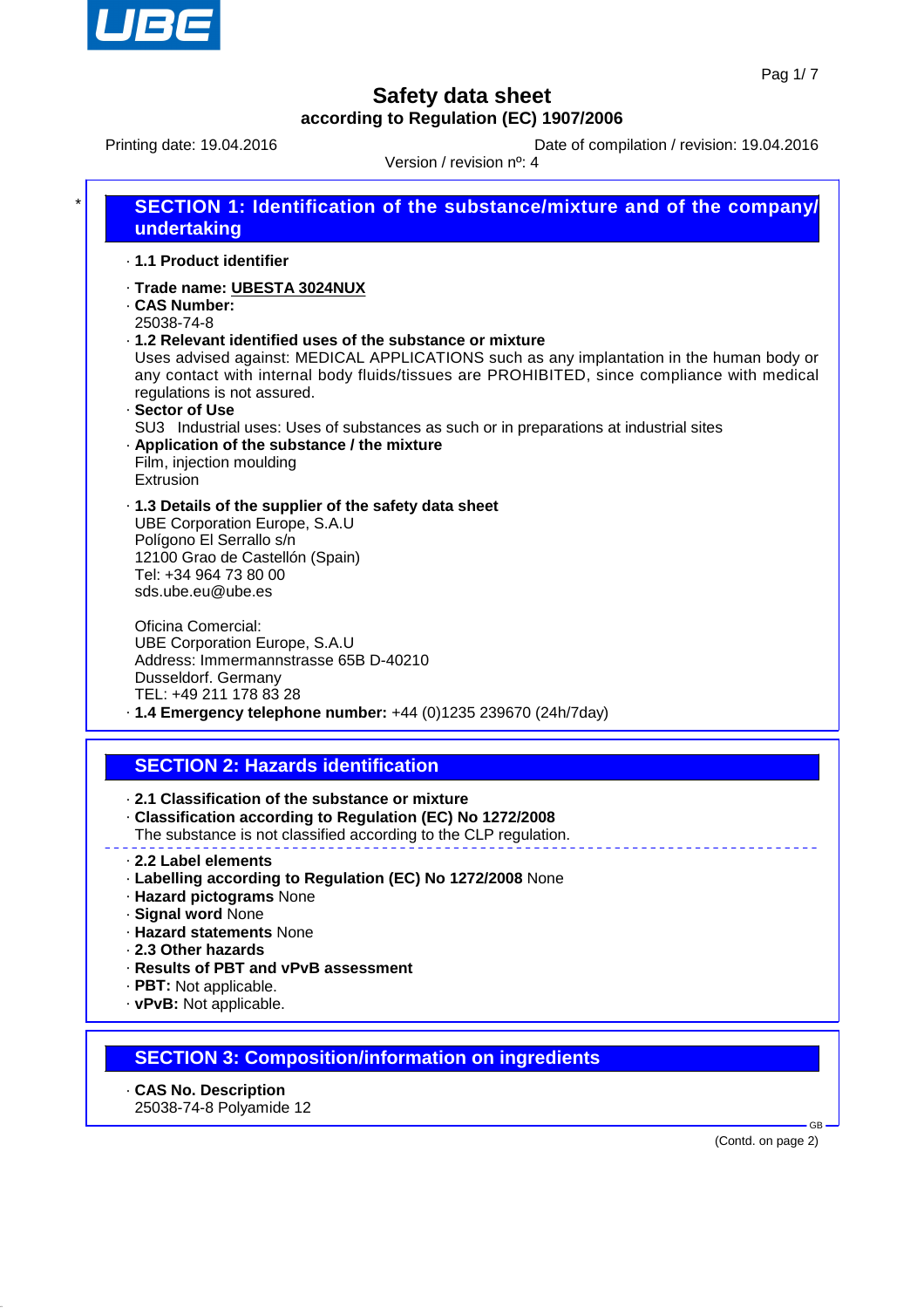

Printing date: 19.04.2016 **Date of compilation / revision: 19.04.2016** 

Version / revision nº: 4

**Trade name: UBESTA 3024NUX**

### **SECTION 4: First aid measures**

- · **4.1 Description of first aid measures** · **General information:** Immediately remove any clothing soiled by the product. Take affected persons out into the fresh air. Seek medical treatment. · **After inhalation:**
- If exposed to vapors from heating and molding material , remove to fresh air .
- If symptoms, coughing and discomfort in nose and throat remain, get medical attention. · **After skin contact:**
- 
- If redness, itching or burning sensation develops, get medical attention. After contact with the molten product, cool rapidly with cold water. Do not pull solidified product off the skin. Seek medical treatment.
- · **After eye contact:**
- Immediately flush exposed area with copious amounts of water for at least 15 minutes. If redness, itching or burning sensation develops, do not rub eyes and immediately get medical attention.
- · **After swallowing:** Rinse out mouth and then drink plenty of water.
- · **4.2 Most important symptoms and effects, both acute and delayed** At molding state, expected to cause burns to skin.
- Irreversible dermatitis will occur if you do not wash affected skin immediately and thoroughly. · **4.3 Indication of any immediate medical attention and special treatment needed**
- Treatment: Treat according to symptoms (decontamination, vital functions), no known specific antidote.

## **SECTION 5: Firefighting measures**

· **5.1 Extinguishing media** · **Suitable extinguishing agents: Water** Fire-extinguishing powder Carbon dioxide · **For safety reasons unsuitable extinguishing agents:** Not known · **5.2 Special hazards arising from the substance or mixture** In case of fire, the following can be released: Carbon monoxide (CO) Carbon Dioxide (CO2) Under certain fire conditions, traces of other toxic gases cannot be excluded, e.g.: Hydrogen cyanide (HCN) Ammonia (NH3) · **5.3 Advice for firefighters** · **Protective equipment:** Firefighters should wear appropriate protective equipment Wear self-contained respiratory protective device. · **Additional information** Cool endangered receptacles with water spray. Collect contaminated fire fighting water separately. It must not enter the sewage system. GB

(Contd. on page 3)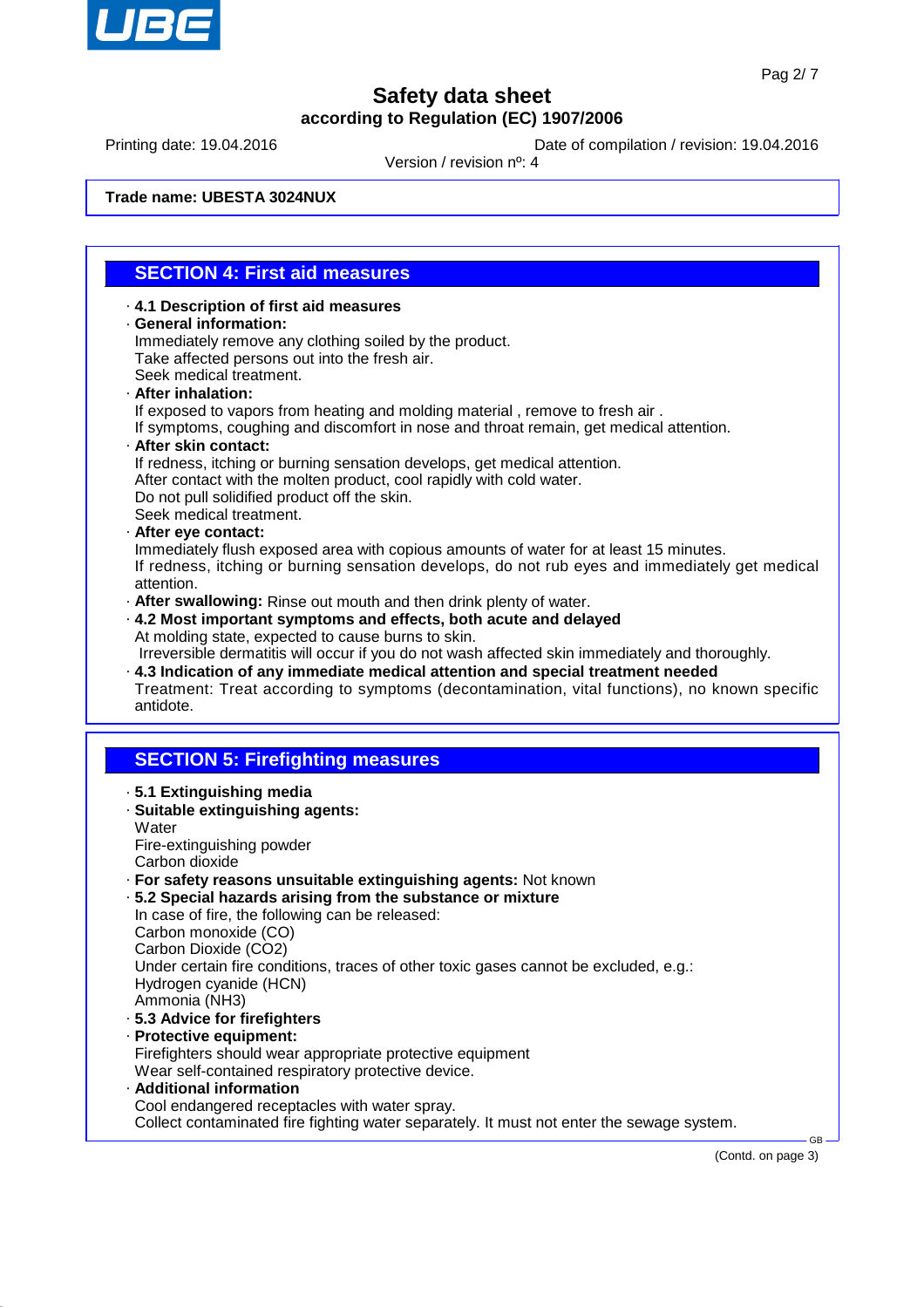

Printing date: 19.04.2016 **Date of compilation / revision: 19.04.2016** 

Version / revision nº: 4

**Trade name: UBESTA 3024NUX**

#### **SECTION 6: Accidental release measures**

- · **6.1 Personal precautions, protective equipment and emergency procedures** Stop leak if you can do so without risk Remove combustible materials Ensure adequate ventilation Use personal protective equipment as indicated in paragraph 8
- · **6.2 Environmental precautions:** Do not allow to enter sewers/ surface or ground water.
- · **6.3 Methods and material for containment and cleaning up:** Sweep up to prevent slipping on polymer pellets Send for recovery or disposal in suitable receptacles.
- · **6.4 Reference to other sections** See Section 7 for information on safe handling. See Section 8 for information on personal protection equipment. See Section 13 for disposal information.

### **SECTION 7: Handling and storage**

· **7.1 Precautions for safe handling**

molten state: Avoid skin contact with the liquefied material. Avoid breathing dust/fume/vapours. Keep away from foodstuffs, beverages and feed. Immediately remove all soiled and contaminated clothing Wash hands before breaks and at the end of work. Do not eat, drink, smoke or sniff while working.

- · **Information about fire and explosion protection:** Protect against electrostatic charges.
- · **7.2 Conditions for safe storage, including any incompatibilities**
- · **Storage:**
- · **Requirements to be met by storerooms and receptacles:**

Store in cool, dry conditions in well sealed receptacles.

- · **Information about storage in one common storage facility:** Not required.
- · **Further information about storage conditions:** Protect from heat and direct sunlight.
- · **7.3 Specific end use(s)** See item 1.2

#### **SECTION 8: Exposure controls/personal protection**

- · **Additional information about design of technical facilities:** Adequate ventilation should be maintained at handing. Additionally, local exhaust ventilation recommended at molding process.
- · **8.1 Control parameters**
- · **Ingredients with limit values that require monitoring at the workplace:** The product does not contain any relevant quantities of materials with critical values that have to be monitored at the workplace.
- · **Additional information:** The lists valid during the making were used as basis.
- · **8.2 Exposure controls**
- · **Personal protective equipment:**
- · **General protective and hygienic measures:**

The usual precautionary measures are to be adhered to when handling chemicals. In accordance with Directive 89/686/EEC on personal protective equipment

(Contd. on page 4)

GB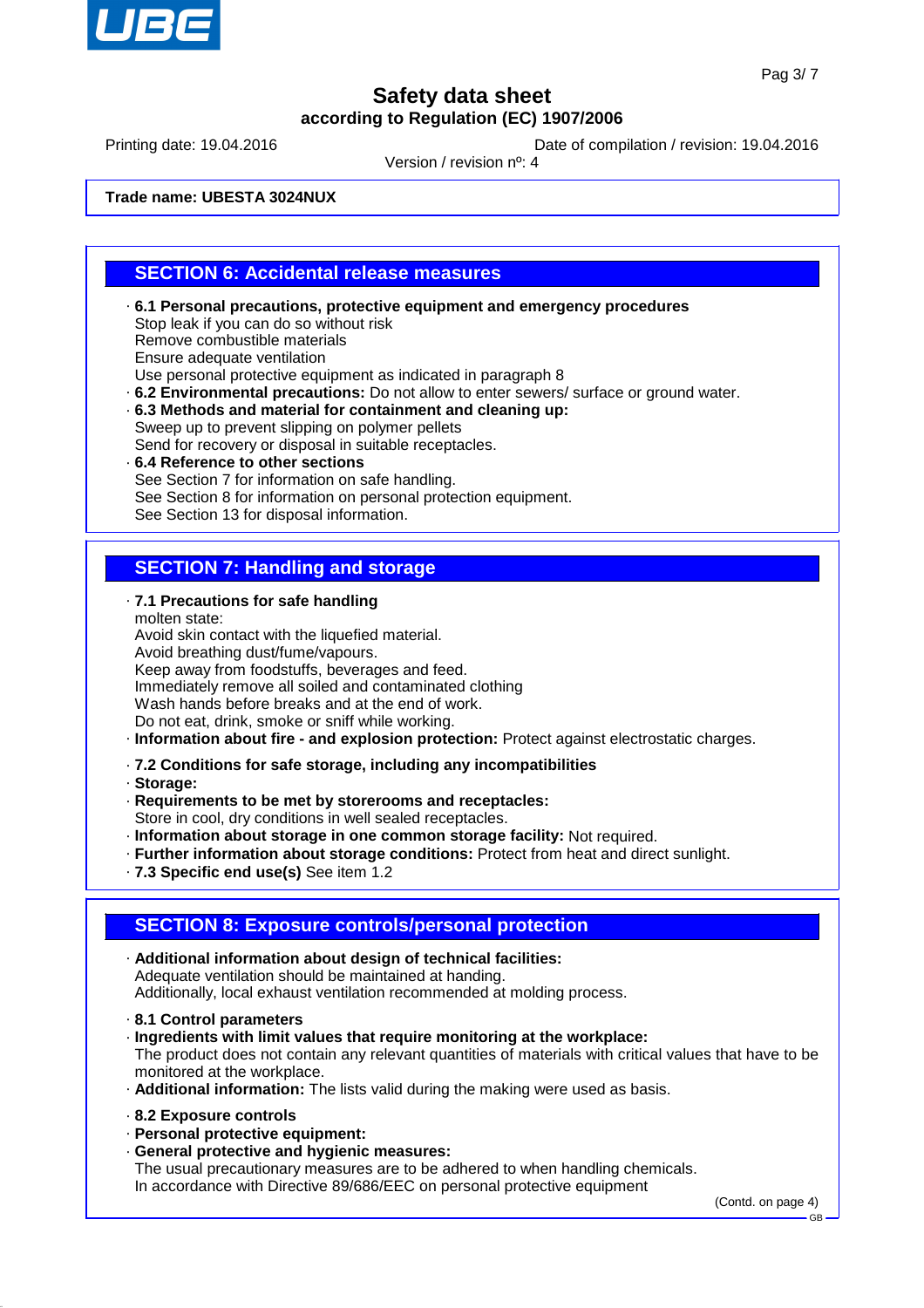

Printing date: 19.04.2016 **Date of compilation / revision: 19.04.2016** 

Version / revision nº: 4

**Trade name: UBESTA 3024NUX**

· **Respiratory protection:**

- Not necessary if room is well-ventilated. Melted state:
- Wear a respirator conforming to EN140 at least with Type A filter.
- · **Protection of hands:** Melted state:



Protective gloves

Heat protection gloves

- · **Material of gloves** Leather gloves
- · **Eye protection:**
- Safety goggles should be worn. At treating hot polymer or molding, face shield should be recommended



Safety glasses

- · **Skin and body protection:** Protective work clothing
- · **Limitation and supervision of exposure into the environment**
- Prevent the material from spreading into the environment.

| <b>SECTION 9: Physical and chemical properties</b>                                   |                                               |  |  |
|--------------------------------------------------------------------------------------|-----------------------------------------------|--|--|
| . 9.1 Information on basic physical and chemical properties<br>· General Information |                                               |  |  |
| · Appearance:<br>Form:                                                               | <b>Pellets</b>                                |  |  |
| Colour:                                                                              | White                                         |  |  |
| - Odour:                                                                             | Odourless                                     |  |  |
| . Odour threshold:                                                                   | Not applicable                                |  |  |
| · pH-value:                                                                          | Not applicable because it is a solid mixture  |  |  |
| Change in condition                                                                  |                                               |  |  |
| <b>Melting point/Melting range:</b>                                                  | 170-180 °C                                    |  |  |
| <b>Boiling point/Boiling range:</b>                                                  | Not determined for mixture.                   |  |  |
| · Flash point:                                                                       | Not determined for mixture.                   |  |  |
| · Flammability (solid, gaseous):                                                     | Product is not flammable.                     |  |  |
| · Ignition temperature                                                               | Not determined for mixture.                   |  |  |
| · Decomposition temperature:                                                         | Not determined for mixture.                   |  |  |
| · Self-igniting:                                                                     | Not determined for mixture.                   |  |  |
| · Danger of explosion:                                                               | Product does not present an explosion hazard. |  |  |
| · Explosion limits:                                                                  |                                               |  |  |
| Lower:                                                                               | Not determined for mixture.                   |  |  |
| Upper:                                                                               | Not determined for mixture.                   |  |  |
| · Oxidising properties                                                               | No oxidising properties                       |  |  |
|                                                                                      | (Contd. on page 5)                            |  |  |

GB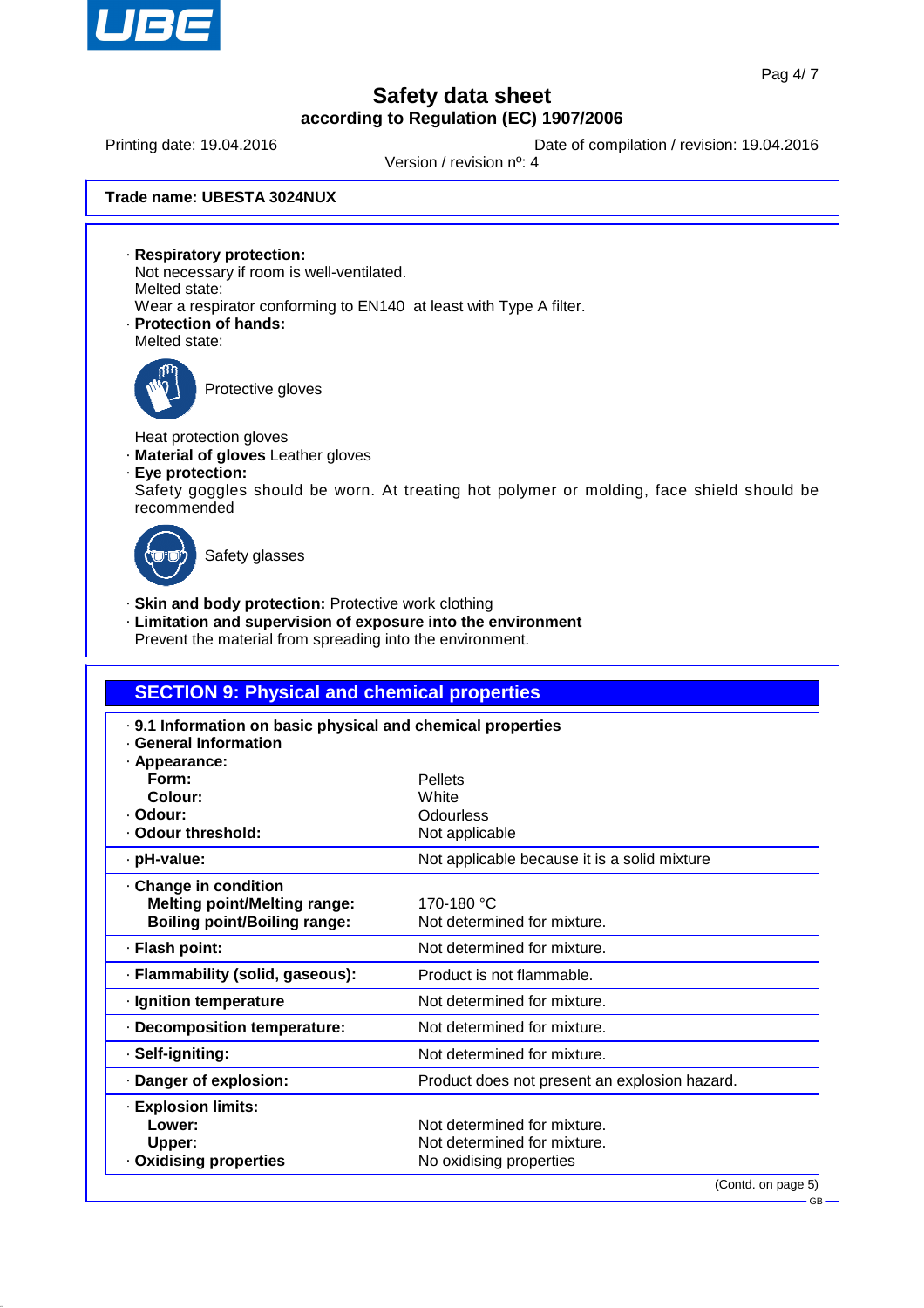

Printing date: 19.04.2016 **Date of compilation / revision: 19.04.2016** 

Version / revision nº: 4

**Trade name: UBESTA 3024NUX**

| · Vapour pressure:                                         | Not applicable because it is a solid mixture |  |
|------------------------------------------------------------|----------------------------------------------|--|
| · Density at 20 °C:                                        | $0.97 - 1.07$ g/cm <sup>3</sup>              |  |
| · Relative density                                         | Not determined for mixture.                  |  |
| · Vapour density                                           | Not applicable because it is a solid mixture |  |
| · Evaporation rate                                         | Not applicable because it is a solid mixture |  |
| · Solubility in / Miscibility with                         |                                              |  |
| water:                                                     | Insoluble.                                   |  |
| · Partition coefficient (n-octanol/water): Not applicable. |                                              |  |
| · Viscosity:                                               |                                              |  |
| Dynamic:                                                   | Not applicable.                              |  |
| Kinematic:                                                 | Not applicable because it is a solid mixture |  |
| · Solvent content:                                         |                                              |  |
| VOC (EC)                                                   | $0.00 \%$                                    |  |
| . 9.2 Other information                                    | No further relevant information available.   |  |

#### **SECTION 10: Stability and reactivity**

· **10.1 Reactivity** No additional information available

- · **10.2 Chemical stability** The product is stable if stored and handled as prescribed/indicated
- · **Thermal decomposition / conditions to be avoided:**
- Stable at environment temperature.
- No decomposition if used and stored according to specifications.
- · **10.3 Possibility of hazardous reactions** No dangerous reactions known.
- · **10.4 Conditions to avoid** Avoid heat, flames, sparks and other sources of ignition. Avoid high temperature
- · **10.5 Incompatible materials:** Oxidizing agents, acids, bases and reactive agents.
- · **10.6 Hazardous decomposition products:**
- Carbon monoxide Carbon dioxide Hydrogen cyanide (prussic acid)
- Ammonia

### **SECTION 11: Toxicological information**

- · **11.1 Information on toxicological effects**
- · **Acute toxicity** Based on available data, the classification criteria are not met.
- · **Primary irritant effect:**
- · **Skin corrosion/irritation** Not classified (Lack of data)
- · **Serious eye damage/irritation** Not classified (Lack of data)
- · **Respiratory or skin sensitisation** Not classified (Lack of data)
- · **Other information (about experimental toxicology):**
- Aspiration hazard: No further relevant information available.
- · **Acute effects (acute toxicity, irritation and corrosivity)** STOT-single exposure: Not available No further relevant information available.
- · **CMR effects (carcinogenity, mutagenicity and toxicity for reproduction)**
- · **Germ cell mutagenicity** Based on available data, the classification criteria are not met.

(Contd. on page 6)

GB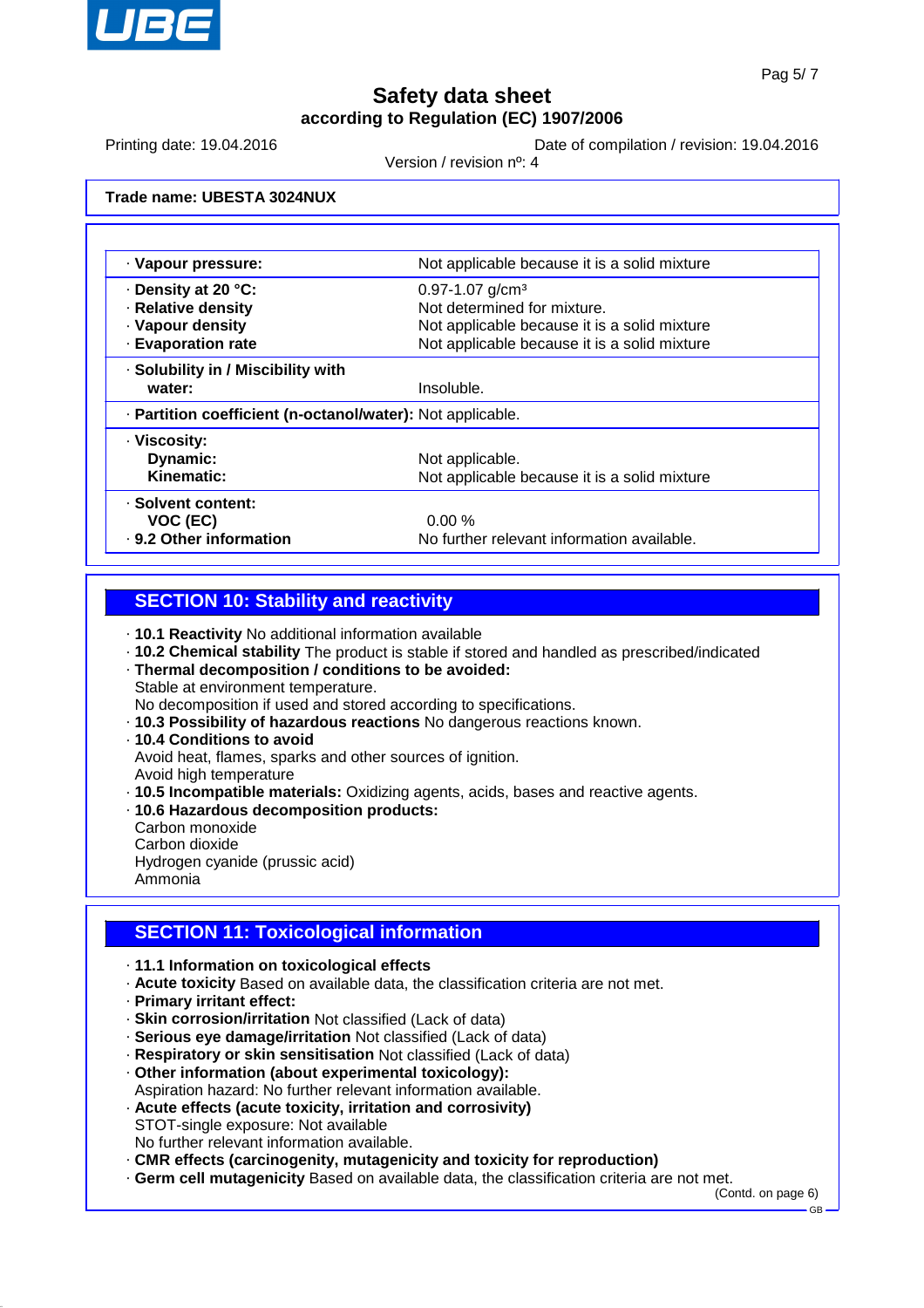

Printing date: 19.04.2016 **Date of compilation / revision: 19.04.2016** 

Version / revision nº: 4

**Trade name: UBESTA 3024NUX**

- · **Carcinogenicity** Based on available data, the classification criteria are not met.
- · **Reproductive toxicity** Based on available data, the classification criteria are not met.
- · **STOT-single exposure** Based on available data, the classification criteria are not met.
- · **STOT-repeated exposure** Based on available data, the classification criteria are not met.
- · **Aspiration hazard** Based on available data, the classification criteria are not met.

#### **SECTION 12: Ecological information**

- · **12.1 Toxicity**
- · **Aquatic toxicity:** No further relevant information available.
- · **12.2 Persistence and degradability** No further relevant information available.
- · **12.3 Bioaccumulative potential** No further relevant information available.
- · **12.4 Mobility in soil** No further relevant information available.
- · **Additional ecological information:**

#### · **General notes:**

Do not allow undiluted product or large quantities of it to reach ground water, water course or sewage system.

- · **12.5 Results of PBT and vPvB assessment**
- · **PBT:** Not applicable.
- · **vPvB:** Not applicable.
- · **12.6 Other adverse effects** No further relevant information available.

#### **SECTION 13: Disposal considerations**

#### · **13.1 Waste treatment methods**

· **Recommendation**

Chemical residues generally count as special waste

Must not be disposed together with household garbage. Do not allow product to reach sewage system.

Disposal must be made according to official regulations.

- · **Uncleaned packaging:**
- · **Recommendation:**

Packaging may contain residues of the product and should be treated accordingly.

| <b>SECTION 14: Transport information</b> |                                                                |  |
|------------------------------------------|----------------------------------------------------------------|--|
| . 14.1 UN-Number                         |                                                                |  |
| · ADR. IATA                              | The substance is not classified under transport<br>regulations |  |
| · ADN, IMDG                              | None                                                           |  |
| · 14.2 UN proper shipping name           | The substance is not classified under transport<br>regulations |  |
| · ADR, ADN, IMDG, IATA                   | None                                                           |  |
| · 14.3 Transport hazard class(es)        |                                                                |  |
| · ADR, IMDG, IATA                        |                                                                |  |
| · Class                                  | <b>None</b>                                                    |  |
|                                          | The substance is not classified under transport<br>regulations |  |
|                                          | (Contd. on page 7)                                             |  |